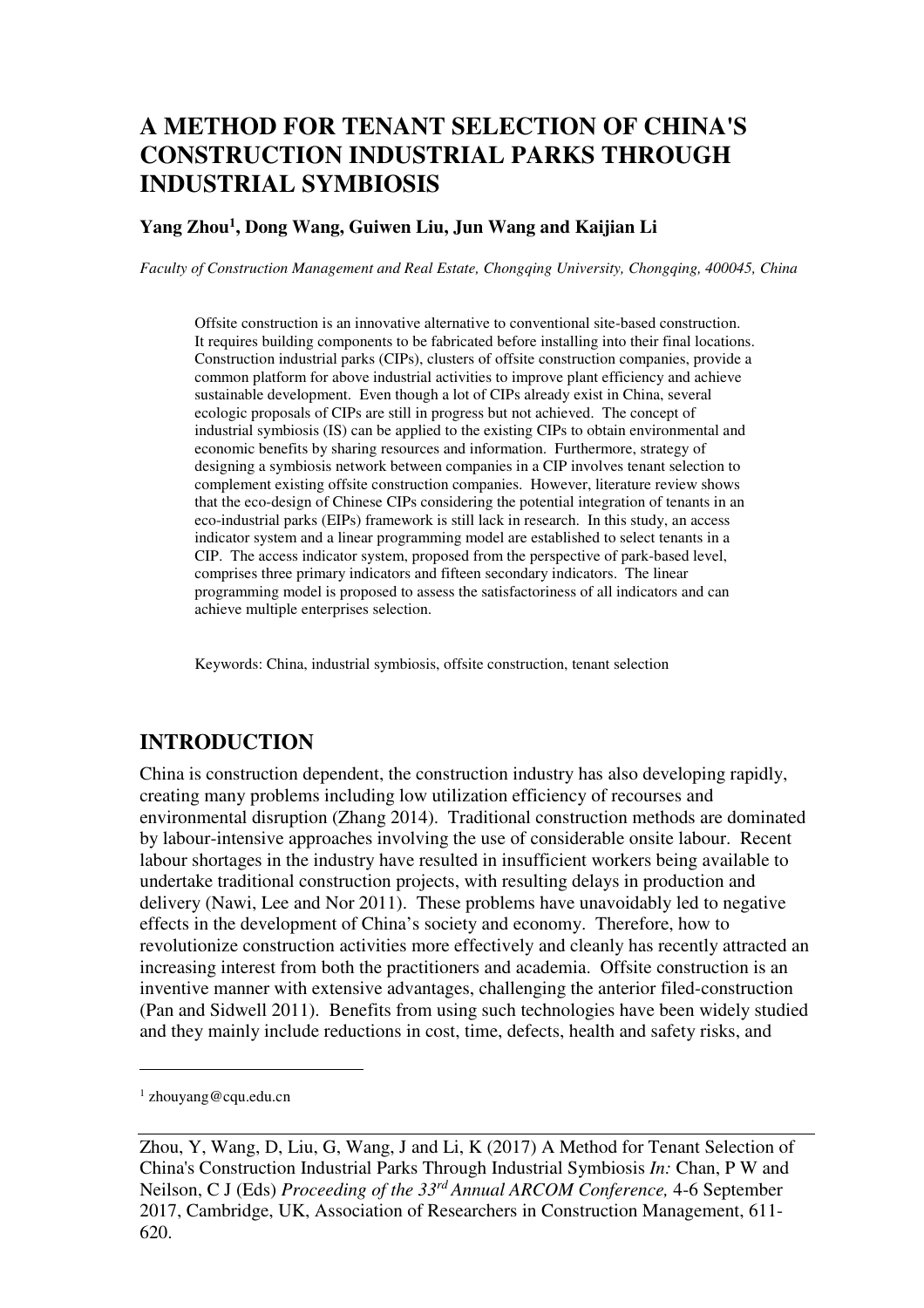environmental impact and a consequent increase in predictability, whole life performance and profits (Pan and Sidwell 2011). In recent years, with the development of offsite construction, clustering of construction companies into construction industrial parks (CIPs) was adopted in China, such as Tiexi construction industrial park in Shenyang (Dai 2010). CIPs means that companies assemble collections of construction manufacturing and service business, and then put them together on a common property. The activities of CIPs involve the manufacture and pre-assembly of building components, elements or modules before installation into their final locations.

The scientific development of industries is often closely related to nature. The efficient and perfect food chain and the cycles of natural ecology have become aspirational subjects for research (Zhou *et al*., 2012). Industrial ecology (IE) is an emerging and multidisciplinary research field based on an analogy between industrial systems and ecological systems (Taddeo *et al*., 2012). IE brings the idea of resource cycling in natural systems to the current industrial clusters to achieve industrial symbiosis (IS) (Cote and Cohen-Rosenthal 1998) and supports sustainable local industrial development or redevelopment through the promotion and implementation of eco-industrial parks (EIPs) (Taddeo *et al*., 2012).

An EIP can result in the creation of a new industrial site or in the involvement of production plants already present in a given region (Taddeo *et al*. 2012). Given this, the basic principles of EIPs (Zhou *et al*., 2012), including industrial symbiosis, resource coupling, waste recycling, and pollution control, which can be applied to the CIPs to achieve maximal utilization of resources, maximal economic benefit, and minimal environmental pollution. An EIP has great stability and systematic efficiency when each member enterprise is suitable and compatible (Zhu *et al*., 2010). Therefore, the selection of suitable member enterprises plays an important role for the early planning and design of an EIP. A typical EIP consists of previously established anchor tenants and support tenants to follow (Ubando *et al*., 2016). The anchor tenants represent staple industry of the EIP, which serves to attract other enterprises to join the EIP. These new enterprises are known as candidate tenants act as either supplier or customer of these anchor tenants, whose entry creates new opportunities for integration. In considering the candidates for support tenants, a planning committee may be formed to assess the compatibility of the candidate tenants in the EIP (Lowe 1997). However, many local governments introduced EIP businesses to enhance economic growth regardless of the form of the eco-chains and networks of enterprise (Zhu *et al*., 2010).

The offsite construction-based firms, as the heart of the CIP, acts as the anchor tenants and provides synergistic collaborative network between various industries on specific byproduct streams. A valuable method of quantitative evaluation for candidate tenants can effectively reduce negative environmental impacts on the CIP system. Literature review shows that the eco-design of Chinese CIPs considering the potential integration of candidate tenants in an EIP framework is still lack in research. Hence, in view of the importance of selection of suitable member enterprises for CIP programs, this study is aim to establish an evaluation model which provides a practice tool for optimal design CIPs in China. To be more specific, the objectives are (i) to establish an access indicator system for candidate tenants of CIPs; (ii) to provide a quantitative method for evaluating the suitability of an enterprise integrating into a CIP. This method is applicable to the CIPs towards ecological industry development.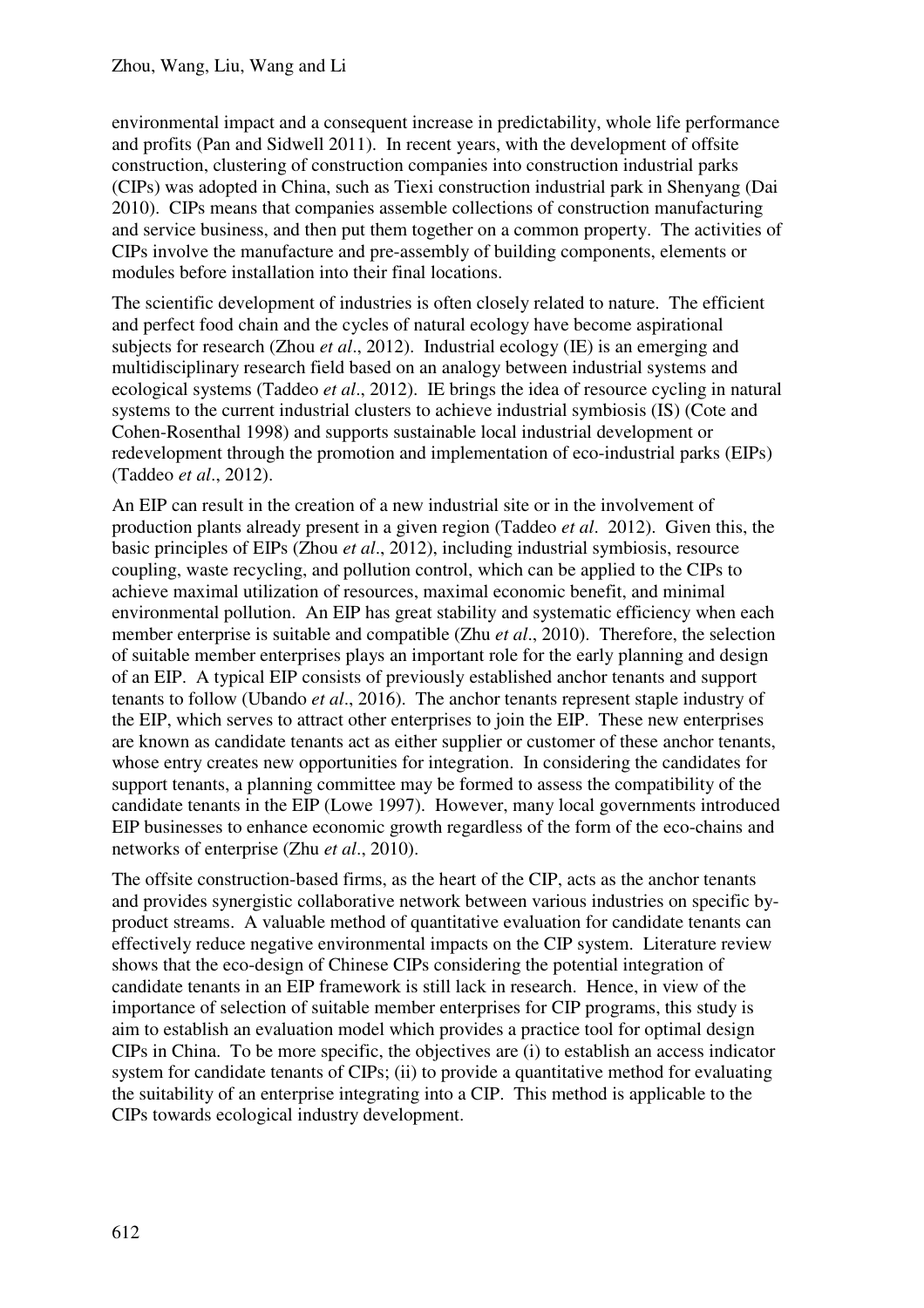# **Optimization Method of CIPs**

## **Access Indicator System for Selecting Candidate Tenants on CIPs**

### *Criteria for selecting indicators*

Since the characteristics and the goals of EIPs vary, researchers have different opinions in the criteria for selecting indicators. To achieve the goal of selecting indicators to control member enterprises access to a CIP, this new criterion set is proposed combining the criteria described by Zhu (2010) and Valenzuela-Venegas (2016). It is worth noting that the indicators proposed by Zhu (2010) to evaluate new members in an EIP can be defined at enterprise-based level and park-based level respectively. The proposed CIP access indicator system does not include enterprise-based indicators, for the reason that the authors consider all the tenants are qualified with regard to national and local industrial policy, industrial planning and environmental requirements. Therefore, the criterion called boundary shows that the study only select the park-based indicators. The criteria the study adopt for selecting indicators and their description are shown in Table 1.

*Table 1: Criteria for indicators choice and their description* 

| Criterion    | Description                                                                                                          |
|--------------|----------------------------------------------------------------------------------------------------------------------|
| Practicality | Indicators must be measurable and address calculation.                                                               |
| Relevance    | Indicators must be relevant to the goal of CIP development and the<br>long-term strategy of participating companies. |
| Boundary     | Indicators must be set from the perspective of the park-based level.                                                 |

#### *The access indicator system*

A variety of indicators is available for assessing CIPs. A literature search in ISI Web of Science's database is presented by Valenzuela-Venegas *et al*., (2016) to explore feasible sustainability indicators. As a result, the definition of 249 indicators is provided in a list. The authors filter the 249 indicators and other sustainability indicators that proposed by relevant research based upon the three criteria listed in the previous section, and propose an access indicator system (Table 2) for enterprises into a CIP. The fifteen indicators are filtered and classified as three primary indicators including industrial symbiosis, environment performance and economic benefit, according to the IS principles and the three dimensions of sustainability (environment, economic and social dimensions). The authors classify those indicators related to the social aspect as economic because they are also related to the economic performance. Because the type of the measure indicators has vital effects on the selection of correlation functions, the indicators should be classed according to certain principles. The authors classify these indicators into two categories based on their indicative function: positive indicator (P) and negative indicator (N). The positive indicator is the one that increases with its value; the negative indicator is the one that decreases with its value.

#### *Identification of indicators*

Park-based indicators include three primary indexes from F1 to F3 and fifteen measure indicators from I1 to I15. These categories and subcategories represent the requirements from a CIP.

5. F1: Industrial symbiosis. Lowe (1997) argues that the nature of an EIP is the interaction between enterprises and the environment. The authors second their point and consider interaction as a key factor to consider when selecting the member firms. Five measure indicators are set as follows: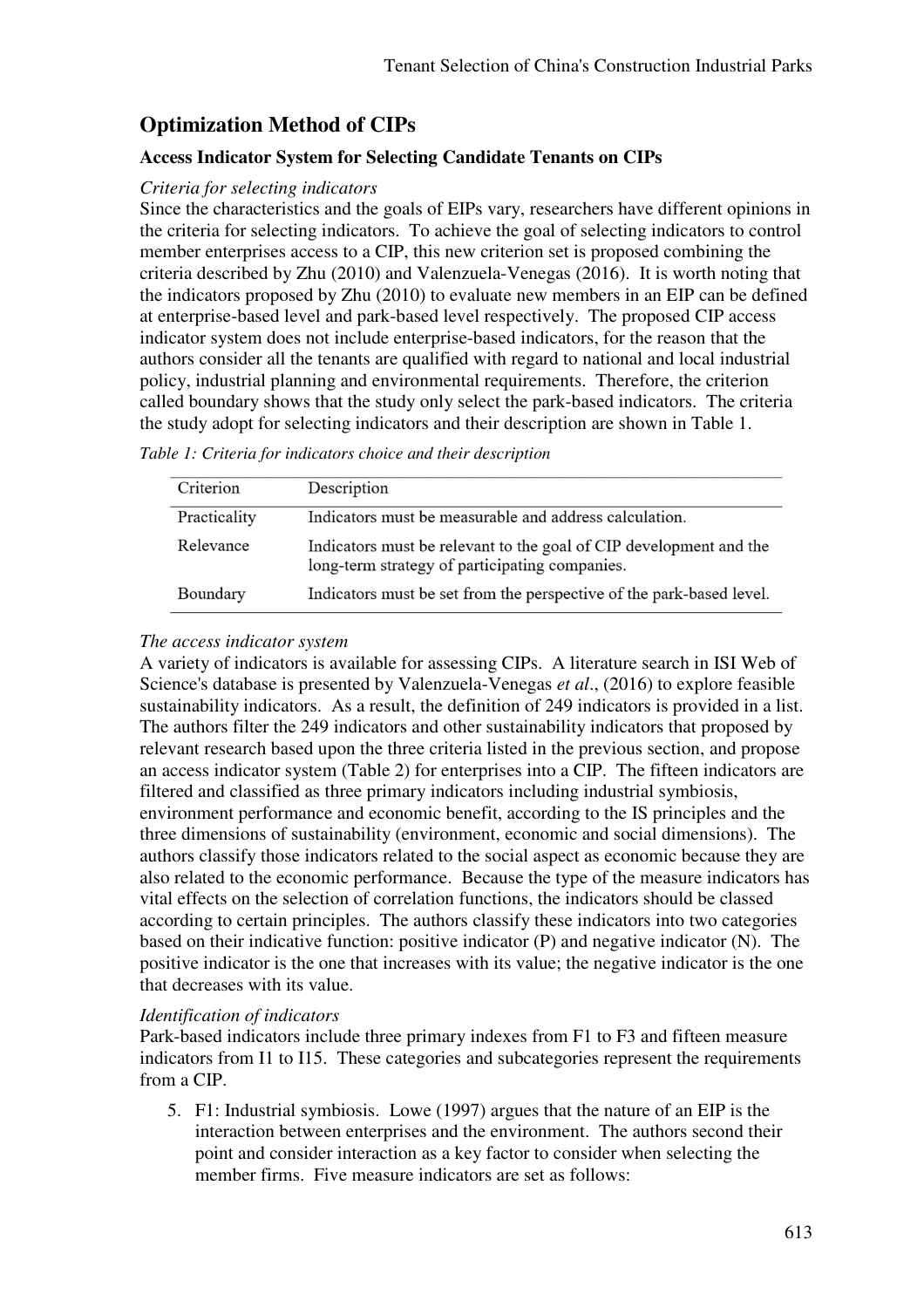• I1: Quantity of metabolic connectivity

It measures the role of the tenant in improving existing CIP member businesses linkage through supplies or demands. The greater number of metabolic direct flows with the new member firm, the higher the score is.

• I2: Degree of metabolic connectivity The indicator is to measure the degree of the connectivity among the enterprises or factories in a CIP after introduction of the tenant. The formula calculates as follows:

$$
C=\frac{L}{S(S-1)/2}
$$

(1)

Where C is the degree of metabolic connectivity of the CIP; S is the number of member enterprises in the web; and L is the number of links after introduction of the new candidate tenant.

- I3: Geographical distribution of resource acquisition It measures the geographical distribution of obtaining main materials or resources from local clubs. The shorter the distance, the higher the score is.
- I4: Recycling rate of industrial water This indicator is used to evaluate the proportion of industrial water recycled in the tenant. The formula calculates as follows:

$$
C(\%) = \frac{Q_1}{Q_1 + Q_2}
$$

(2)

Where C is the recycling rate of industrial water; Q1 is the total annual recycling industrial water used by the tenant; and Q2 is the total annual fresh water used by the tenant.

• I5: Recycling rate of by-product and solid wastes

This indicator reflects the proportion of by-product or solid wastes reused and recycled in the tenant. The formula calculates as follows:

$$
C(\%) = \frac{Q_1 + Q_2}{Q_1 + Q_2 + Q_3} \tag{3}
$$

Where C is the recycling rate of by-product or solid wastes; O1 is the total annual recycling by-product or solid wastes produced by the tenant; Q2 is the total annual recycling by-product or solid wastes produced by the other member enterprises in the park and used by the tenant; and Q3 is the total annual raw materials used by the tenant.

6. F2: Environment performance. The goal of introducing new businesses into an EIP is to improve the industrial symbiosis and systematic efficiency. The environmental performance is expected to be improved after the entry of new members. Therefore, this is a key factor to consider. There are five measure indicators under the primary index.

The indicators I6 to I10 measure the contribution of new business to the pollutants production of COD, air pollutants, CO2, wastewater and solid wastes in the park after the introduction of the candidate tenant. The calculation is as follows:  $C(\%) = \frac{Q_1 - Q_0}{\sqrt{Q_1 - Q_0}}$ (4)

Where C is the change rate of park COD, air pollutants, CO2, wastewater and solid wastes production respectively; Q0 is the park COD, air pollutants, CO2, wastewater and solid wastes production per year before the introduction of the candidate tenant; Q1 is the park COD, air pollutants, CO2, wastewater and solid wastes production per year after the introduction of the candidate tenant.

7. F3: Economic benefit. Economic benefit is the one key considered by both CIP developers and enterprise managers. There are many measures, but the authors select only the five applicable ones as follows: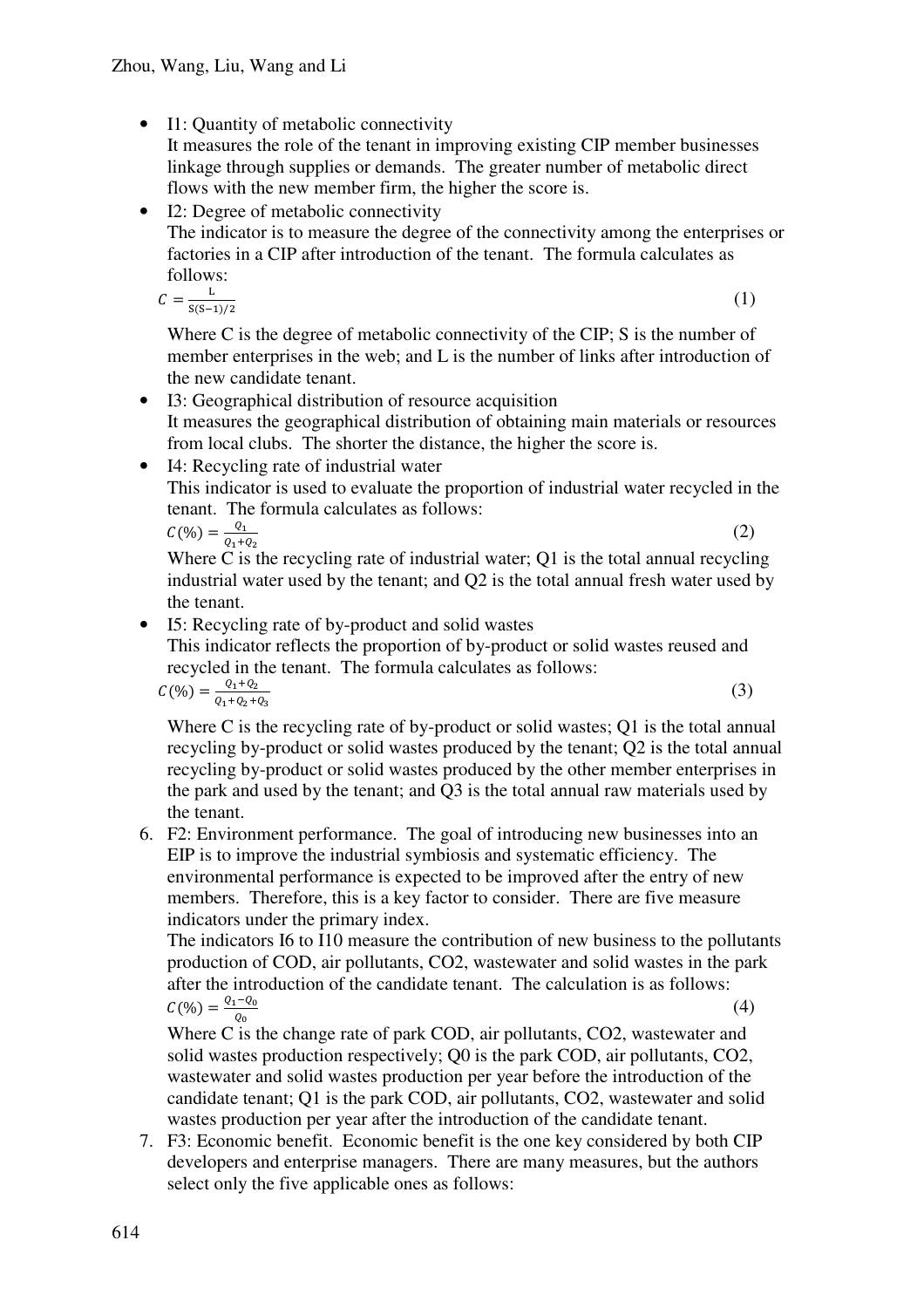- I11: Proportion of gross industrial output value It measures the contribution of new business to the gross industrial output value of the park after the introduction of the candidate tenant. The value is the ratio of the annual gross industrial output value of the tenant to the annual gross industrial output value of the whole park.
- I12: Industrial value-added per unit fresh water consumption
- This indicator measures the efficiency of water use in production as well as the level of technology and equipment. The value of the indicator is the ratio of the annual industrial value-added of the tenant to the annual fresh water consumption of the tenant. The unit is usually 10000 Yuan / m3.
- I13: Industrial value-added per unit energy consumption
- It measures the energy efficiency. The consumption of all the energy is calculated and converted to the number of standard coal using means conversion coefficients. The value is the ratio of the annual industrial value-added of the tenant to the total energy consumption of the tenant. The unit of this index is 10000Yuan/per unit t standard coal.
- I14: Industrial value-added per unit land consumption
- The indicator is to measure the efficiency of land use of the tenant. The value is the ratio of the annual industrial value-added of the tenant to its total land demand. Given the land supply is limited, the lower the ratio, the higher the score is. The unit of this index is per IVA/m2.
- I15: Employment contribution
- It measures new job created by the tenant. The greater number of job creation after the establishment of CIP cooperative network, the higher the score is.

#### **Optimal Method for Selecting Candidate Tenants on CIPS**

#### *Problem statement*

In designing a CIP and employing the concept of IS, the challenge is to select candidate tenants while satisfying the overall objective of the CIP. Firstly, the degree of industrial symbiosis of the CIP is maximized. Secondly, the environmental impact of the CIP is minimized. Lastly, the economic benefit improvement of CIP is maximized. In the research, the authors try to select the candidate tenants that meet the requirements of CIP development through the optimization methods. The following 0-1 variables were used to describe the selection of the tenants.

$$
x_i = \begin{cases} 1 & \text{Enterprise } i \text{ is selected} \\ 1 & \text{Enterprise } i \text{ is selected} \end{cases}
$$

 $(5)$ 

 $0$  Enterprise *i* is not selected

Where xi is the tenant selection vector,  $i=1, 2, 3, \ldots$  m. A xi-value of 1indicates the enterprise i was selected. A xi-value of 0 represents an unacceptable value of the enterprise i.

#### *Evaluation method*

The general process of the evaluation method is constructing an evaluation indicator system, confirming the weighting coefficients, establishing conjunction function and calculating. The practicability-oriented model should be as simple as possible and can be easily understood and operated by practitioners.

• Indicator weights assignment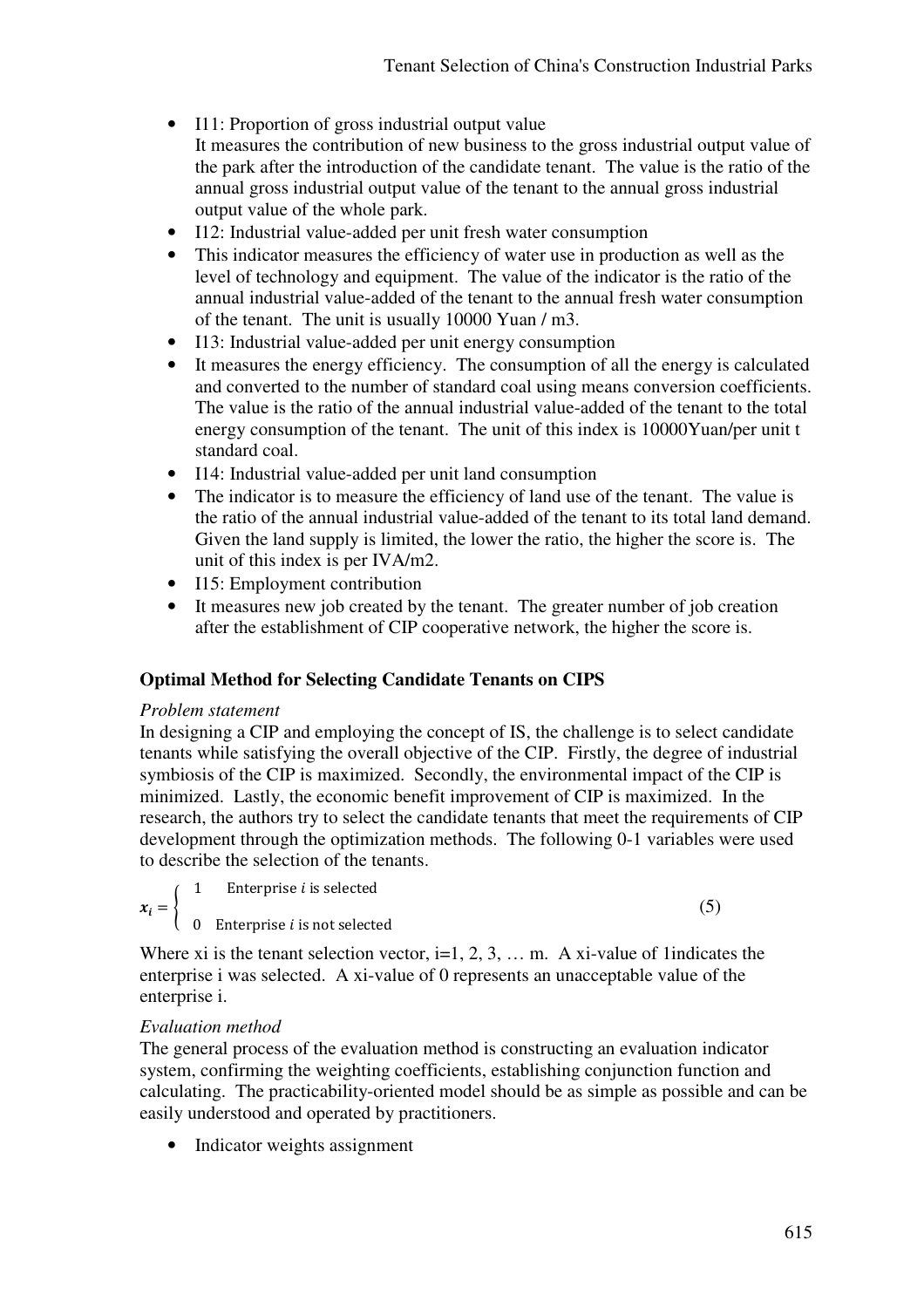Each indicator is of different importance to an overall goal. Therefore, different weights should be assigned. The aforementioned fifteen measure indicators are assigned weights based upon the widely used Analytic Hierarchy Process (AHP). The weight of the fifteen indicators and its normalized set are denoted as ωj, where  $j=1,2,...,15$ . 2)

• Normalization of values of the indicators In order to achieve an overall evaluation result, the result of various indicators need to be combined together (Zhou *et al*., 2012). As the units and magnitude of selected indicators are different, they need to be normalized first. For those indicators for which larger results are better

$$
k'_{ij} = \frac{k_{ij} - \min(k_{ij})}{\max(k_{ij}) - \min(k_{ij})}
$$
 (6)

For those indicators for which smaller results are better,

$$
k'_{ij} = \frac{\max(k_{ij}) - k_{ij}}{\max(k_{ij}) - \min(k_{ij})}
$$
(7)

Where k'ij is the normalized value of the indicator j of enterprise i, kij is the calculated value of this indicator, and max (kij) or min (kij) are the calculated maximum or minimum value of this indicator among all candidate tenants.

• Objective function The object Z of park total benefit is calculated using the following equation.

$$
\max(Z) = \sum_{j=1}^{15} \sum_{i=1}^{m} \omega_j k'_{ij} x_i
$$
 (8)

The rule of evaluation is that an object is better by the access criteria if the value of its optimal degree is greater. Namely, the enterprises make maximal optimal degree for the park are the best candidates to be integrated with existing industrial chains in a CIP.

• Constrains

Constrains here refers to the limited supplies of land, water and energy in the park (Zhu *et al*., 2010). The amount of land, water and energy used for tenants should be less than the total amount provided by the park. Thus new businesses can be admitted into the CIP only if their demand of the above resources does not exceed park carrying capacity. So three inequality constraints are proposed as follows:

| $\alpha_1 x_1 + \alpha_2 x_2 + \cdots + \alpha_m x_m \leq A$ | (9)  |
|--------------------------------------------------------------|------|
| $\beta_1 x_1 + \beta_2 x_2 + \cdots + \beta_m x_m \leq B$    | 10)  |
| $\gamma_1 x_1 + \gamma_2 x_2 + \cdots + \gamma_m x_m \leq C$ | (11) |

Where  $\alpha i$ ,  $\beta i$  and  $\gamma i$  are the annual demand of land, water and energy of candidate enterprise i respectively; A, B and C represent the total amount of land, water and energy provided by the park respectively.

## **DISCUSSION**

#### **Access Indicator System**

The access indicator system provides straightforward evaluation items for the CIP developers and administrators. A remarkable feature of a real EIP is industrial symbiosis. The study design fifteen park-based indicators through the implementation of EIP, which are lacking in the previous studies to select candidate tenants. However, the measure indicators are not new. They have been used in some evaluation indicator systems of sustainability.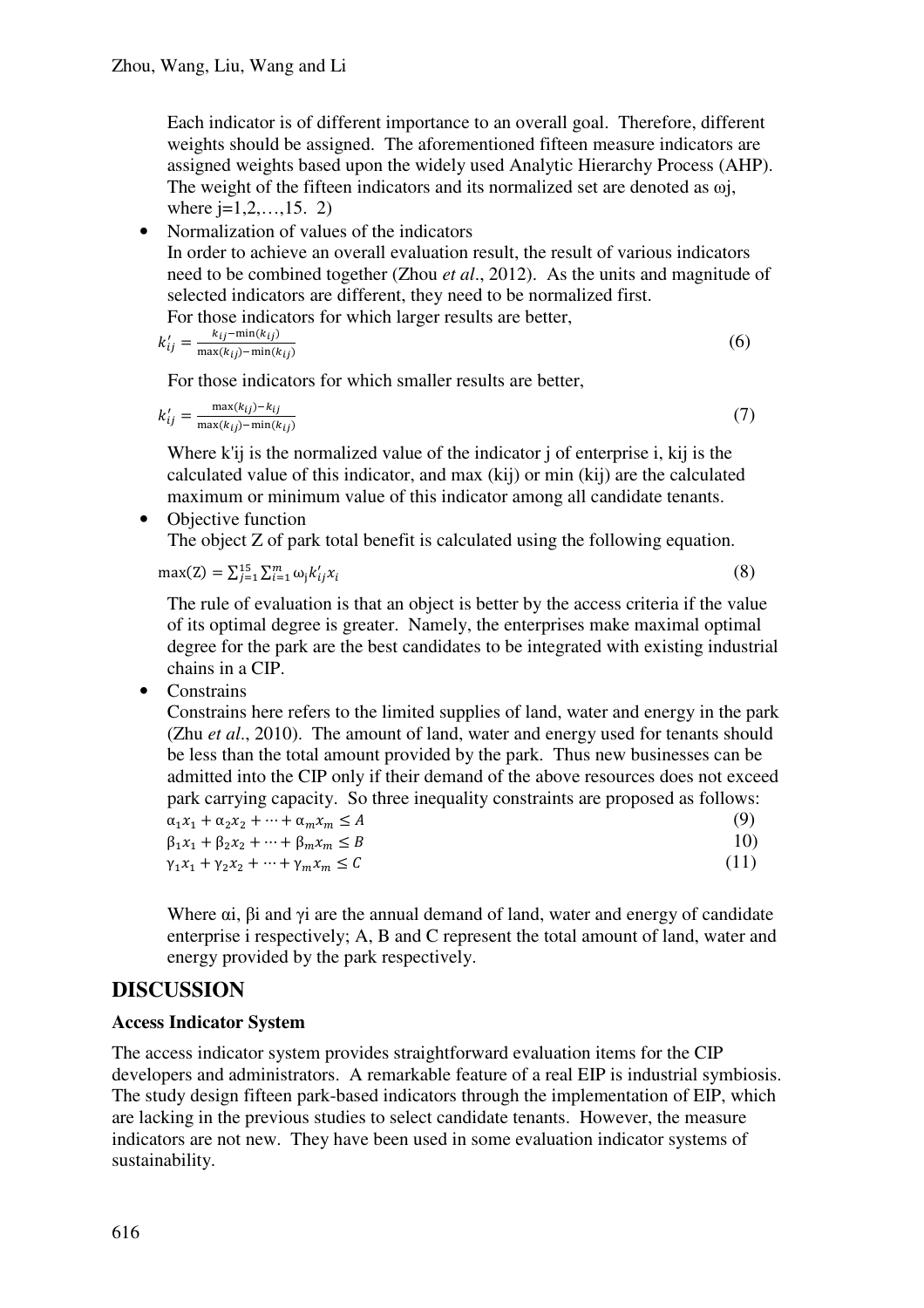| Reference                                                                                                                                                                    | Unit                                  | Secondary indicator                                                     | Primary indicator             |
|------------------------------------------------------------------------------------------------------------------------------------------------------------------------------|---------------------------------------|-------------------------------------------------------------------------|-------------------------------|
| SNDEP; Zhu et al., (2010); Dai et al.,<br>(2010); Phillips et al., (2006); Lu et al.,<br>$(2012)$ ; Ohnishi et al., $(2012)$                                                 | $\overline{\phantom{0}}$              | I1: Quantity of<br>metabolic connectivity<br>(P)                        | F1: Industrial<br>symbiosis   |
| Zhu et al., (2010); Dai (2010); Phillips et<br>al., (2006); Lu et al., (2012); Ohnishi et<br>al., (2012)                                                                     | $\overline{\phantom{0}}$              | I2: Degree of metabolic<br>connectivity $(P)$                           |                               |
| Phillips et al., (2006); Song et al., (2014)                                                                                                                                 |                                       | I3: Geographical<br>distribution of resource<br>acquisition (N)         |                               |
| SNDEP; Zhu et al., (2010); Song et al.,<br>(2014); Dai et al., (2010); Su et al.,<br>(2013); Phillips et al., (2006); Geng et al.,<br>(2009)                                 | $\frac{0}{0}$                         | I4: Recycling rate of<br>industrial water (P)                           |                               |
| SNDEP; Zhu et al., (2010); Song et al.,<br>(2014); Dai et al., (2010); Su et al.,<br>(2013); Phillips et al., (2006); Bai et al.,<br>(2014)                                  | $\frac{0}{0}$                         | I5: Recycling rate of<br>by-product and solid<br>wastes $(P)$           |                               |
| Zhu et al., (2010); Song et al., (2014);<br>Geng et al., (2009); Bai et al., (2014);<br>Pakarinen et al., (2010); Azapagic and<br>Perdan (2000)                              | $\frac{0}{0}$                         | I6: Change rate of COD<br>emission $(N)$                                | F2:Environment<br>performance |
| Chen et al., (2012); Pakarinen et al.,<br>$(2010)$ ; Behera <i>et al.</i> , $(2012)$ ;                                                                                       | $\frac{0}{0}$                         | I7: Change rate of air<br>pollutants emission (N)                       |                               |
| Park and Behera (2014); Pakarinen et al.,<br>$(2010)$ ; Eckelman and Chertow $(2013)$ ;                                                                                      | $\%$                                  | I8: Change rate of CO2<br>emission $(N)$                                |                               |
| SNDEP; Zhu et al., (2010); Su et al.,<br>(2013); Phillips et al., (2006); Geng et al.,<br>(2009); Bai et al., (2014); Chen et al.,<br>(2012);                                | $\frac{0}{0}$                         | I9: Change rate of<br>wastewater generation<br>(N)                      |                               |
| SNDEP; Zhu et al., (2010); Song and Shen<br>(2014); Su et al., (2013); Phillips et al.,<br>$(2006)$ ; Geng <i>et al.</i> , $(2009)$                                          | $\%$                                  | I10: Change rate of<br>solid wastes generation<br>(N)                   |                               |
| SNDEP; Zhu et al., (2010); Song and Shen<br>(2014); Geng et al., (2009); Bai et al.,<br>$(2014)$ ; Park and Behera $(2014)$                                                  | $\%$                                  | I11: Proportion of gross<br>industrial output value<br>(P)              | F3: Economic<br>benefit       |
| SNDEP; Zhu et al., (2010); Song and Shen<br>(2014); Su et al., (2013); Phillips et al.,<br>(2006); Geng et al., (2009)                                                       | 10000<br>Yuan /<br>m <sub>3</sub>     | I12: Industrial value-<br>added per unit fresh<br>water consumption (P) |                               |
| SNDEP; Zhu et al., (2010); Song and Shen<br>(2014); Phillips et al., (2006); Geng et al.,<br>(2009); Bai et al., (2014); Park and Behera<br>(2014); Pakarinen et al., (2010) | 10000<br>Yuan / t<br>standard<br>coal | I13: Industrial value-<br>added per unit energy<br>consumption $(P)$    |                               |
| Zhu et al., (2010); Azapagic and Perdan<br>(2000)                                                                                                                            | m2/per<br><b>IVA</b>                  | I14: Industrial value-<br>added per unit land<br>consumption (P)        |                               |
| Phillips et al.,(2006); Azapagic and Perdan<br>(2000)                                                                                                                        | $\qquad \qquad \blacksquare$          | I15: Employment<br>contribution $(P)$                                   |                               |

*Table 2: Access indicator system for control of entry of enterprises into a CIP* 

*SNDEP= Standard for National Demonstration Eco-industrial Parks. COD=chemical oxygen demand. Standard coal is the coal whose net calorific value as received is 29.27 MJ. IVA=industrial value-added.* 

These indicators are also necessary for constructing an overall access indicator set in this study. For the selection of measure indicators, theoretically, the more indicators there are, the better it is to evaluate the candidate enterprises. However, considering practicality, it is easy to operate only when the number of indicator measures is small. In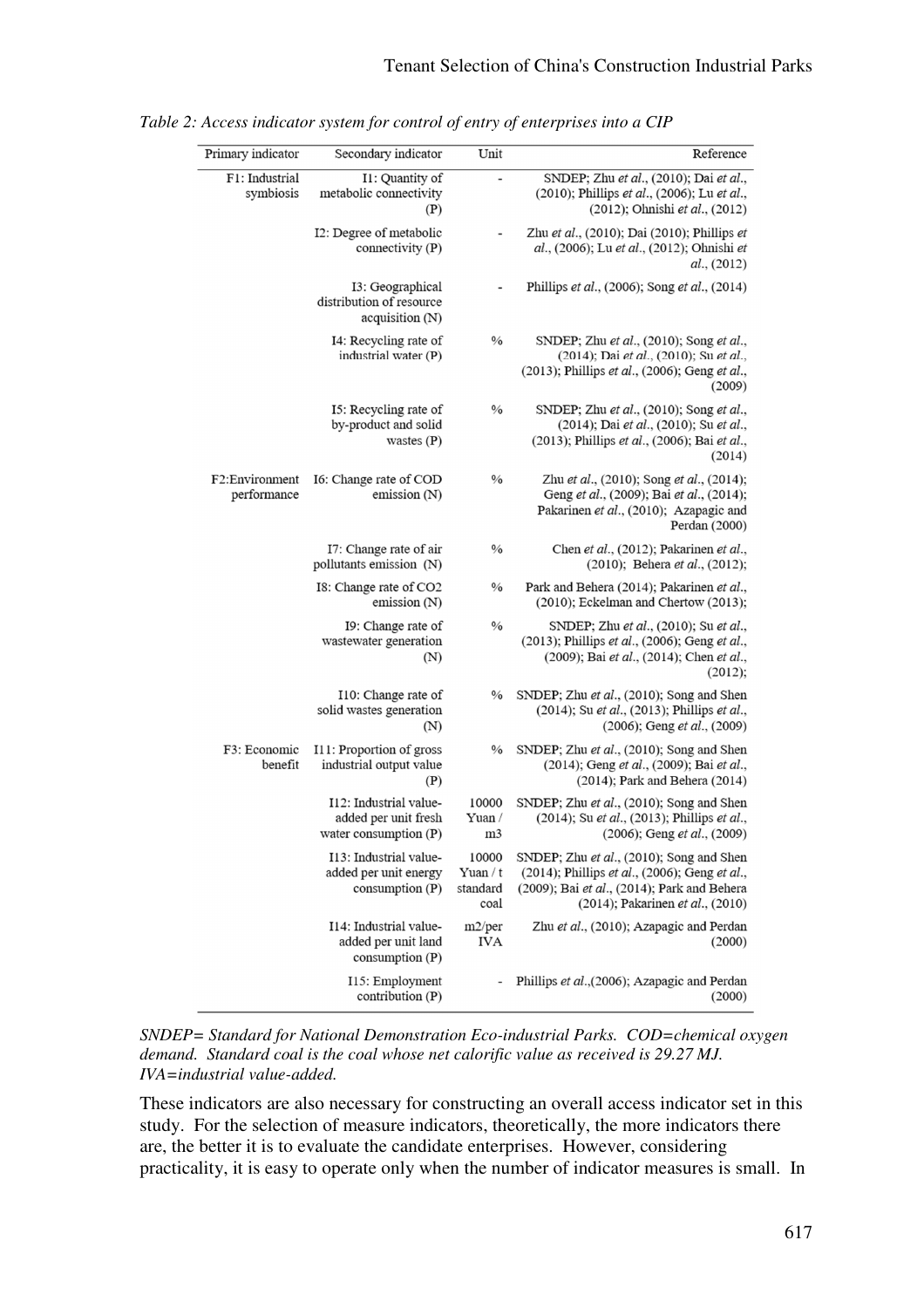the indicator system, the most important indicators are the quantity and degree of metabolic connectivity because it measures the enhancement of industrial symbiosis.

In other word, even if an enterprise succeeds in clean production, it may not be the best candidate from the perspective of the industrial chains construction. The idea is similar to the access indicator system of EIP proposed by Zhu *et al*., (2010) where the starting point for developing an EIP by ranking plenty of candidate enterprises to match with existing industrial chains. However, there are some differences on criteria for selecting indicators. Firstly, indicators must be set from the perspective of the park-based level. The access indicator system focuses on how much candidate enterprises can improve sustainable development of the whole CIP, so enterprise-based indicators related to environmental requirements are not included. Secondly, indicators of the system must be measurable and the values of all indicators are quantifiable. The assignment of the value for an indicator is often influenced by subjective factors such as personal preference and professional knowledge. A valuable approach of quantitative evaluation for candidate enterprises can partly reduce the deviation.

## **Evaluation Method**

The study have introduced the linear programming method to establish an evaluation model for CIPs. The selection of candidate enterprises for CIPs is typically a multiobjective problem. Even though plenty of research related to this work, only a few consider several objective selection. However, what gives concern is to formulate a function that can be take into account in the evaluation of multiple candidate tenants for eco-design of CIPs. Compared with the previous research, the improvement of our evaluation method is reflected in the realization of multi-objective selection. Specifically, those enterprises with top scores may be not the best choices for the park because of limited supplies of land, water and energy in the park. By contrast, the combination of multiple enterprises is sometimes more suitable for the park than a single high-score enterprise. In other word, the method can provide a result of combination of several candidate enterprises, which can be integrated into a CIP to enhance its systematic efficiency. In addition, the method of AHP is used widely to determine weights of indicators. The reason why the study do not discuss in detail here is that their own importance to the total goal varies with the location of CIPs.

## **CONCLUSIONS**

It is a challenge for the developers and management teams of a CIP to select suitable tenants into the existing industrial chains among candidates, which all have advantages and disadvantages simultaneously. This study provides a quantitative method for selecting member tenants, which involves the establishment of both the access indicator system and the evaluation model.

The access indicator system is proposed from the perspective of park-based level, which includes three primary indicators and fifteen secondary indicators. The categories and subcategories are selected according to the principles of practicality, relevance and boundary. Although some indicators are also used in other indicator systems, it is a new idea to combine them together with to construct a comprehensive access indicator system as a control tool for candidate tenants of CIPs. The evaluation model of linear programming method has been applied to establish a way to control enterprises' access to a CIP. The study have made some improvements on the evaluation model, which can achieve multiple tenants' selection.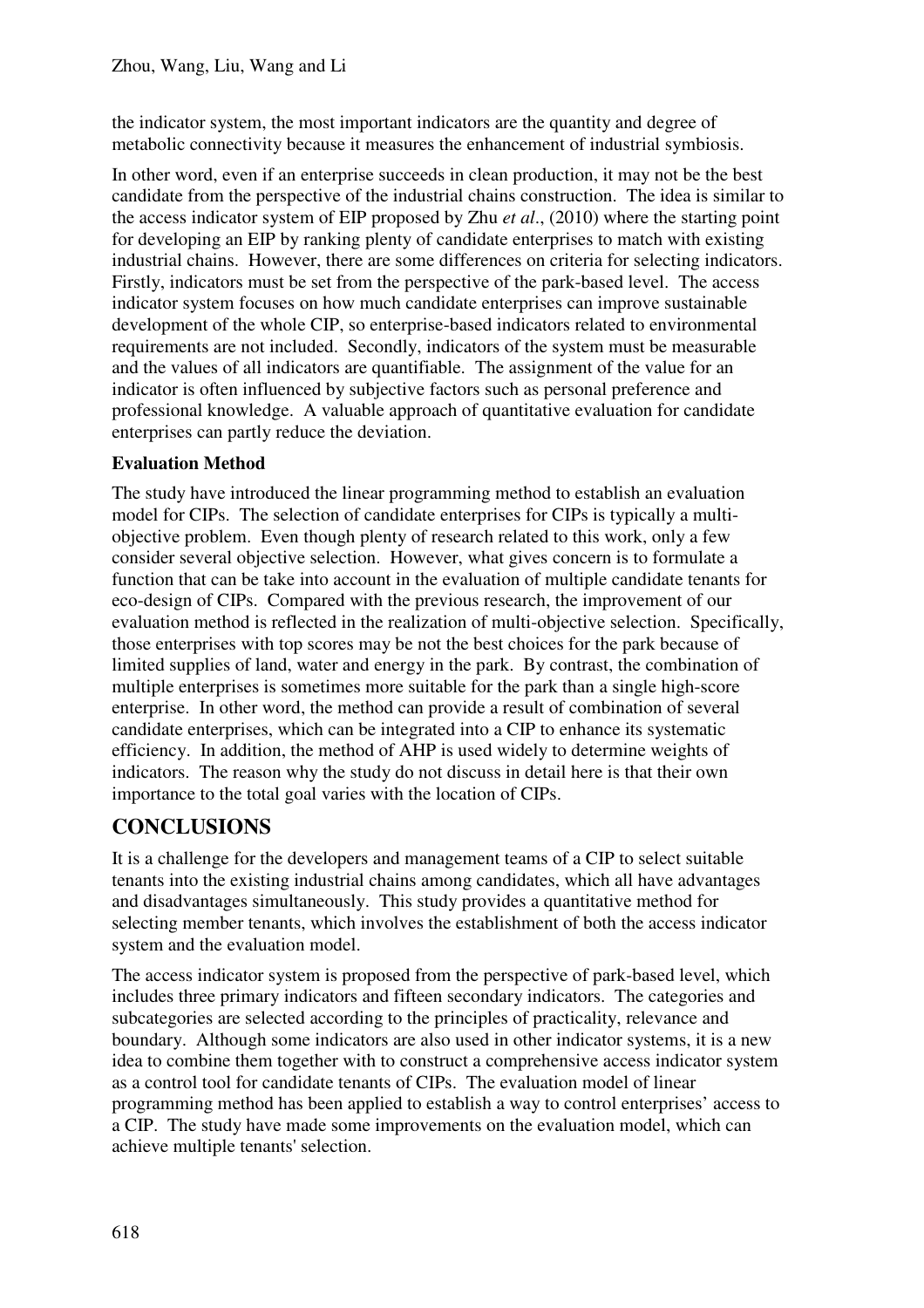#### **REFERENCES**

- Azapagic, A and Perdan, S (2000) Indicators of sustainable development for industry. *Process Safety & Environmental Protection*, **78**(4), 243-261.
- Bai, L, Qiao, Q, Yao, Y, Guo, J and Xie, M (2014) Insights on the development progress of national demonstration eco-industrial parks in China. *Journal of Cleaner Production*, **70**, 4-14.
- Behera, S K, Kim, J H, Lee, S, Suh, S and Park, H S (2012) Evolution of 'designed' industrial symbiosis networks in the Ulsan Eco-industrial Park: 'Research and development into business' as the enabling framework. *Journal of Cleaner Production*, **29-30**, 103-112.
- Chen, C H, Liu, W L, Chiou, I J and Liaw, S L (2012) Methodology and system of total quantity and sustainability management for industrial parks. *Environmental Engineering & Science*, **29**(10), 934-945.
- Cote, R P and Cohen-Rosenthal, E (1998) Designing eco-industrial parks: A synthesis of some experience. *Journal of Cleaner Production*, **6**(3), 181-188.
- Dai, T (2010) Two quantitative indices for the planning and evaluation of eco-industrial parks. *Resources, Conservation and Recycling*, **54**(7), 442-448.
- Eckelman, M J and Chertow, M R (2013) Life cycle energy and environmental benefits of a US industrial symbiosis. *International Journal of Life Cycle Assessment*, **18**(8), 1524-1532.
- Geng, Y, Zhu, Q, Doberstein, B and Fujita, T (2009) Implementing China's circular economy concept at the regional level: A review of progress in Dalian, China. *Waste Management*, **29**(2), 996-1002.
- Lowe, E A (1997) Creating by-product resource exchanges: Strategies for eco-industrial parks. *Journal of Cleaner Production*, **5**(1), 51-65.
- Lu, Y, Su, M, Liu, G, Chen, B, Zhou, S and Jiang, M (2012) Ecological network analysis for a low-carbon and high-tech industrial park. *Scientific World Journal*, 2012(6) [305474].
- Nawi, M N M, Lee, A and Nor, K M (2011) Barriers to implementation of the industrialised building system (IBS) in Malaysia. *Built & Human Environment Review*, **4**(2), 34-37.
- Ohnishi, S, Fujita, T, Chen, X, Fujii, M, (2012) Econometric analysis of the performance of recycling projects in Japanese Eco-Towns. *Journal of Cleaner Production*, **33**, 217-225.
- Pakarinen, S, Mattila, T, Melanen, M, Nissinen, A and Sokka, L (2010) Sustainability and industrial symbiosis. The evolution of a Finnish forest industry complex. *Resources, Conservation & Recycling*, **54**(12), 1393-1404.
- Pan, W and Sidwell, R (2011) Demystifying the cost barriers to offsite construction in the UK. *Construction Management and Economics*, **29**(11), 1081-1099.
- Park, H S and Behera, S K (2014) Methodological aspects of applying eco-efficiency indicators to industrial symbiosis networks. *Journal of Cleaner Production*, **64**(2), 478-485.
- Phillips, P S, Barnes, R, Bates, M P and Coskeran, T (2006) A critical appraisal of an UK county waste minimisation programme: The requirement for regional facilitated development of industrial symbiosis/ecology. *Resources, Conservation & Recycling*, **46**(3), 242-264.
- Song, X and Shen, J (2014) Modeling and NSGA-II-IFD algorithm solution of the industrial planning for eco-industrial parks based on multi-objective optimization. *China Population, Resources & Environment*, **24**(9), 68-74.
- Su, B, Heshmati, A, Geng, Y and Yu, X (2013) A review of the circular economy in China: Moving from rhetoric to implementation. *Journal of Cleaner Production*, **42**, 215-227.